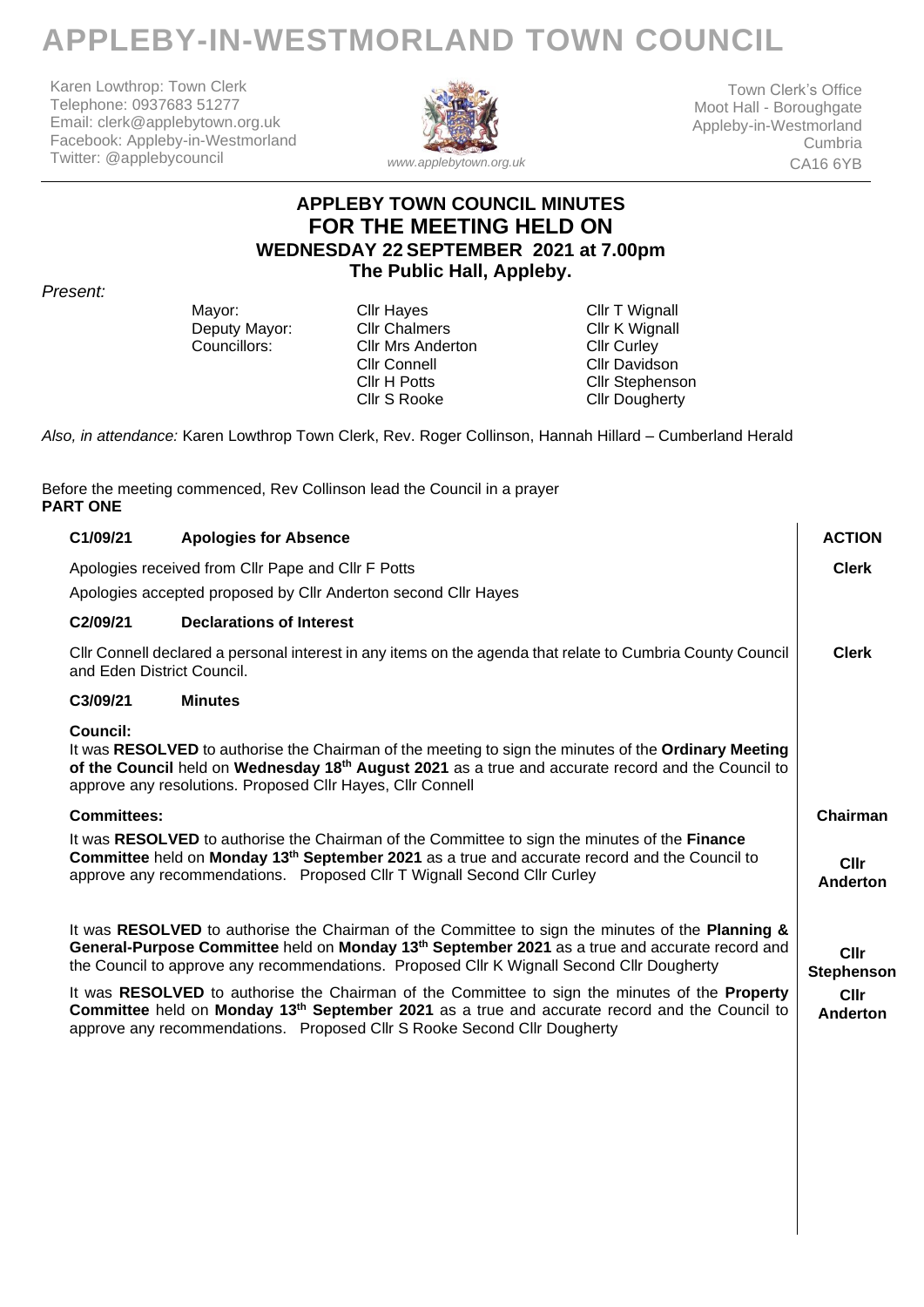**C4/09/21 Questions to be received from the public.** Public Participation a) Public Representations. Members were asked whether they were content to suspend the Council Standing Orders to allow a member of the public speak and for the Chairman to read a letter received from a resident of Appleby regarding the Horse Fair. **Cllr Anderton proposed, and Cllr Connell seconded**.

**RESOLVED THAT**: The Standing Orders be suspended, and the member of the public be permitted to speak for a period of up to three minutes as part of **Agenda Item 6**, Appleby Horse Fair.

- Following representation from a member of the public the Chairman thanked the member of public for their contribution and **RESOLVED:**
- To request an alternative date a week or two before the Jubilee to ensure the 2022 Horse Fair and the Jubilee do not occur at the same time. **Clerk to bring request to MASCG**
- To request Appleby Town Council to "take control of Fair Hill and ownership of the Fair". The Clerk to put on agenda for the General-Purpose Committee Meeting set for October 11th, 2021.

#### **C5/09/21 Police Report**

The police report was received and noted

#### **C6/09/21 Appleby Horse Fair**

With Council approval, the Chairman called in this item at **C4.** The Town Council are waiting for the publication of the MASCG evaluation report when all options can be considered. The Clerk has received a FOI from the New Peoples' Fair Group and will respond accordingly.

Cllr M Stephenson commented that the MASCG remit was strategic to ensure a safe fair and not operational

Cllr Connell reported that both he and Cllr Greenwood had met members of the Peoples' Fair group and dealing with a list of questions and queries relating to the Fair.

Cllr H Potts congratulated Cllr Connell on his chairmanship of the Post Fair Meeting and asked whether the date for 2022 Fair had been agreed. The Chairman responded no date was set but was the agenda for the next MASCG meeting to be held on Monday 27th September 2021

#### **C7/09/21 County and District Councillors Report**

It was **RESOLVED** to receive and note Cllr Connell's report

It was **RESOLVED** to receive and note Cllr Greenwood's report.

#### **C8/09/21 Mayor's report**

It was **RESOLVED to** accept the Mayor's report**.** 

**C9/09/21** It was **RESOLVED** to accept the Clerk's **report** 

#### **C10/09/21 OUTSIDE Bodies Reports**

There were no outside bodies report for this meeting

**C11/09/21 Schedule of payments** It was **RESOLVED** that the Chairman be authorised to sign the schedule of payments for the month of August 2021, totalling **£16,434.67.** This figure includes employee salaries and purchases; and is inclusive of VAT. It was also **RESOLVED** that the Chairman be authorised to sign the transfer of funds for August 2021 totalling **£729.60.**

#### **C12/09/21 Councillors' Reports and Items for Future Agendas**

- Response to The People's Fair Group
- Update Appleby Heritage Centre
- Update black and white chain fencing

**Clerk**

**Clerk**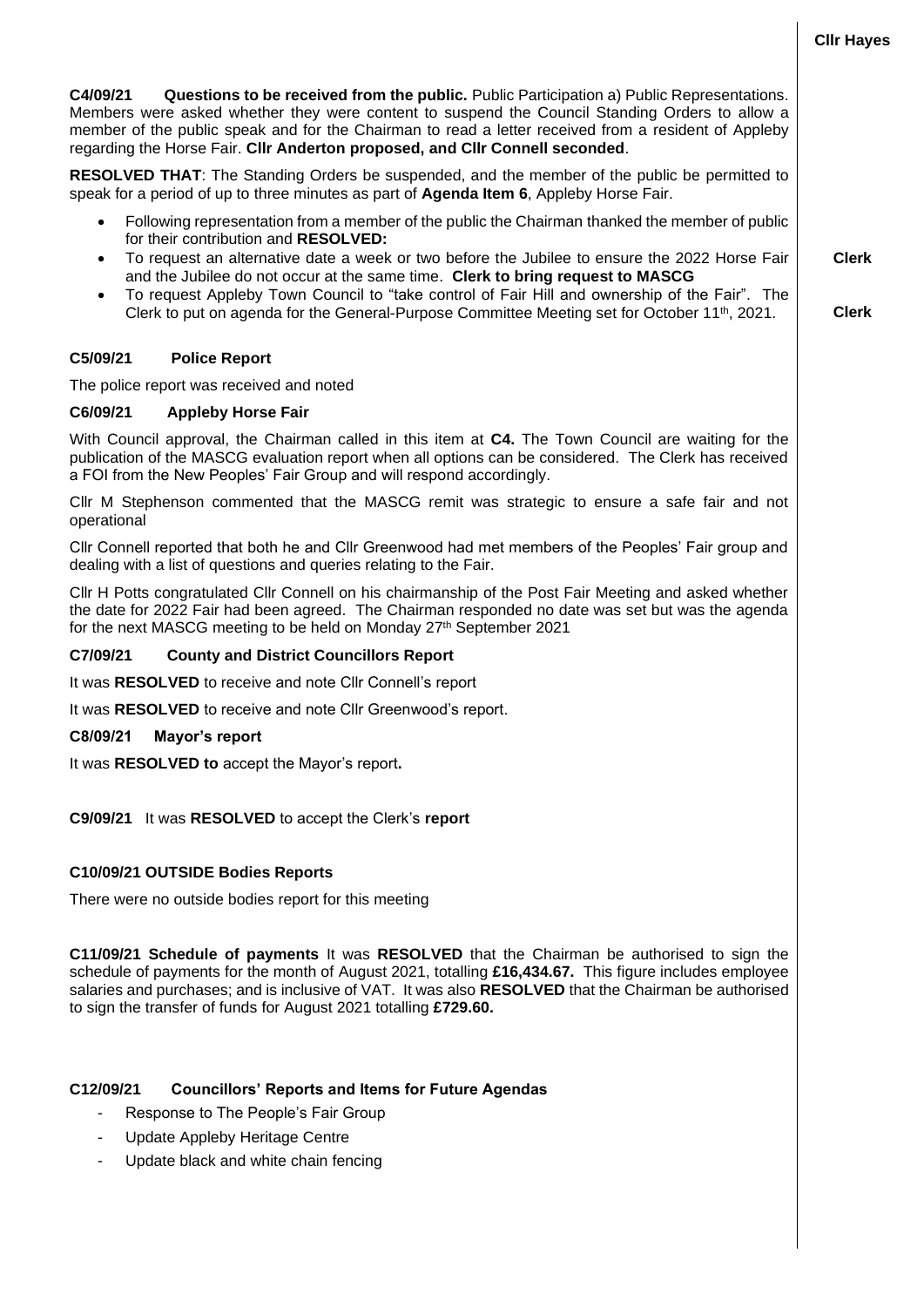#### **13/09/21 Date of Next Meeting**

Councillors noted that the next Ordinary **Meeting of the Council** will be held at the Appleby-in-Westmorland Public Hall on **Wednesday 20th October at 7pm**.

**There being no further business the meeting closed at 8.22pm**

AT THE COUNCIL MEETING ON: **WEDNESDAY 20 October 2021**

THE MAYOR WAS AUTHORISED BY THE COUNCIL TO SIGN THESE MINUTES TO CONFIRM THEIR BEING AN ACCURATE RECORD: CC Full Council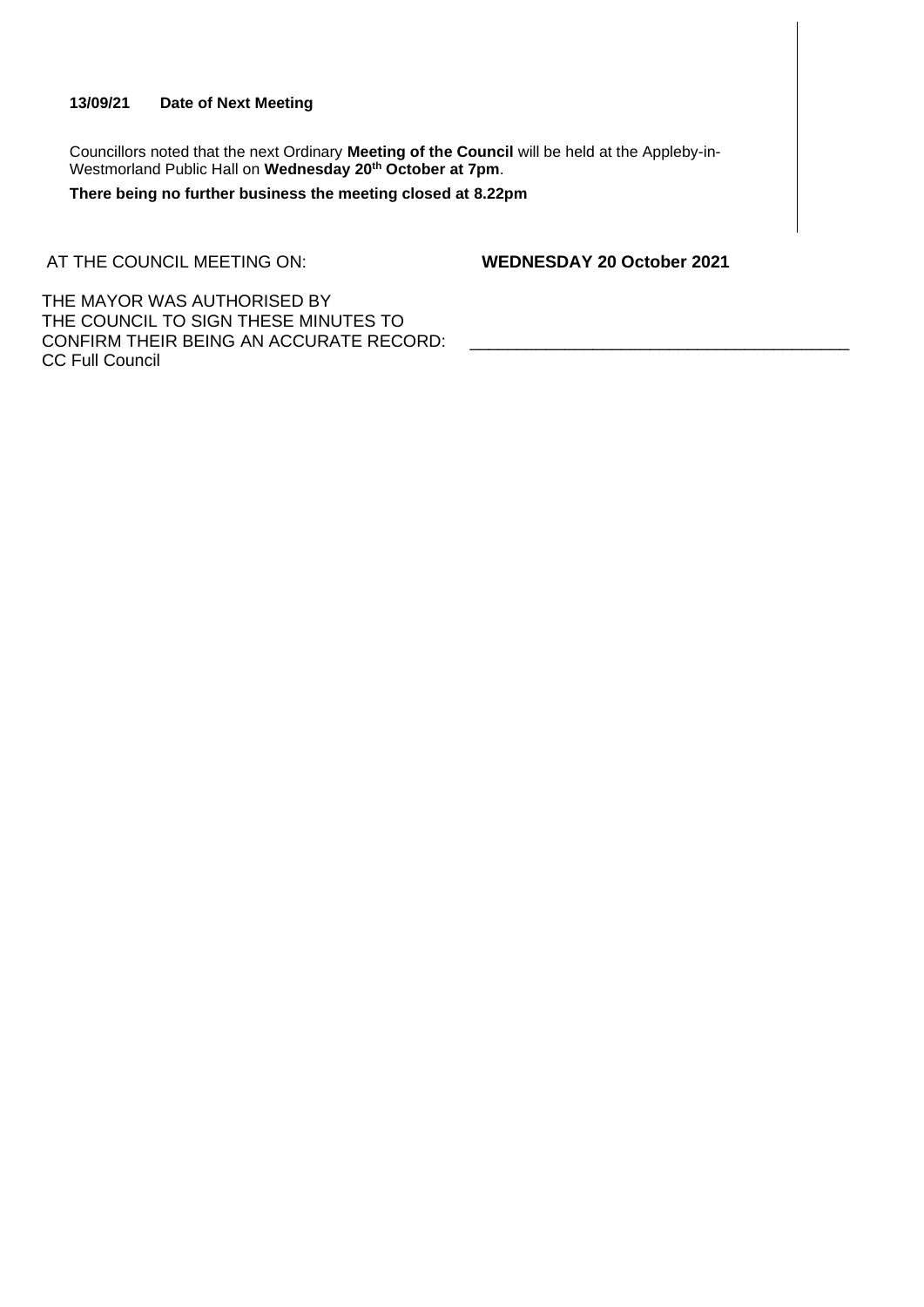# **POLICE REPORT**

# **For**

# **Appleby Town Council Full Council Meeting**

# **22 September 2021**

# **Appleby (PCSO 5406 Ewbank & PC 2542 Hall)**

### **Artwork in our Communities**

We worked with schools, nurseries and community groups around Appleby and Kirkby Stephen to create these amazing boards for Appleby Horse Fair.

These were decorated and displayed along railings in both towns, offering a warm welcome to visitors to the town.

A big thank you to everyone who helped paint, decorate, organise and donated!

#### **Working as a team**

Over the bank holiday weekend PCSO 5406 and a colleague from Eden Police helped in a Multi-Agency Summer Patrols event at Ullswater.

Agencies involved were: Eden Police, Penrith Fire Service, National Trust and Lake District National Park.

We engaged with lots of locals and visitors to the area and discussed the following topics:

- \* Leave no trace of your visit and camping responsibility.
- \* Responsible motorhome code.
- \* The dangers of fire and barbecues in the landscape.
- \* Water safety

### **No Place For criminal behaviour**

Criminal behaviour is completely unacceptable and very disappointing.

Yet again, more damage has occurred to the Riverside Shelters in Appleby.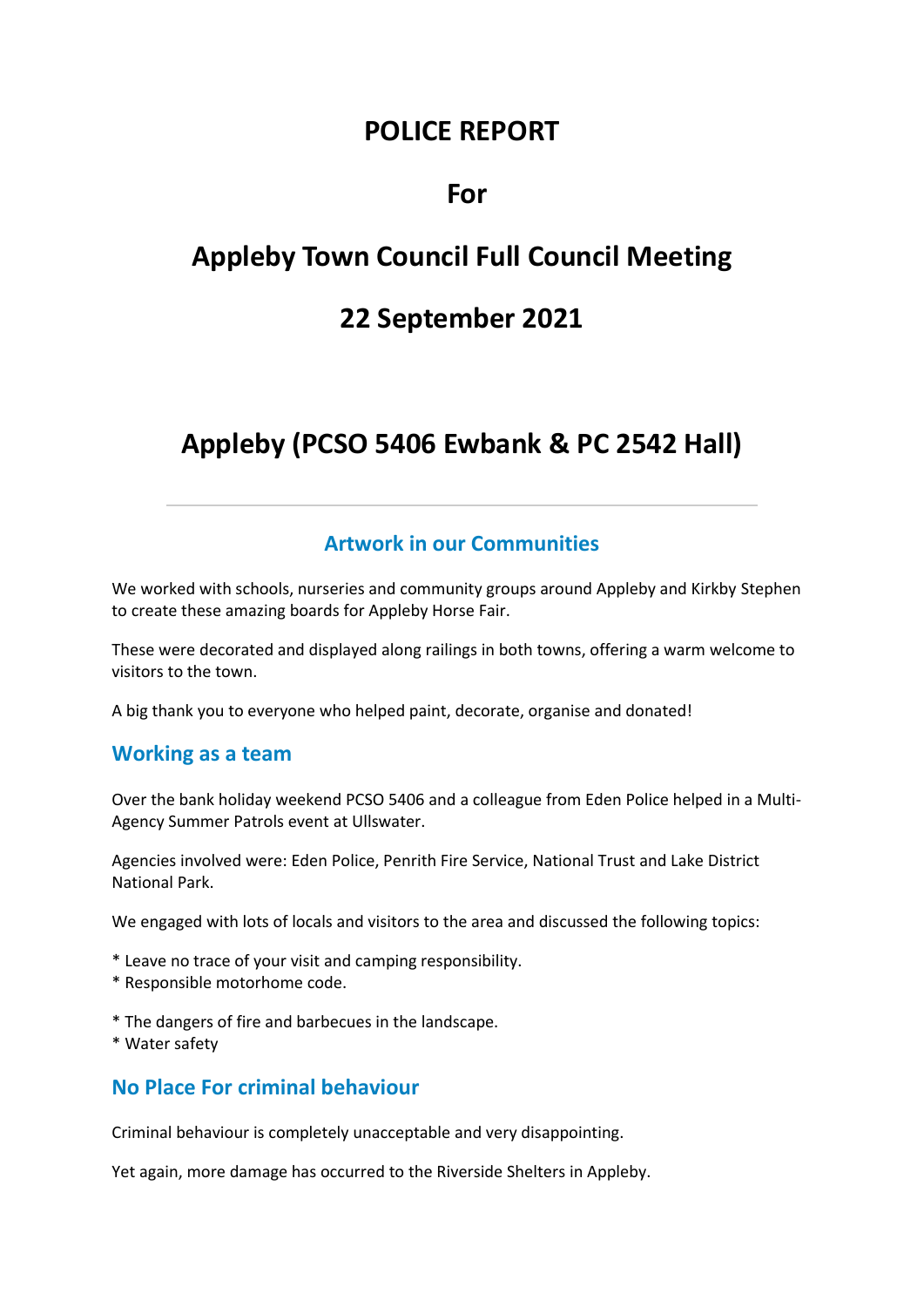If anyone has seen this damage occur last week or has any information on who is responsible, please tell the local Appleby policing team.

# **Appleby (PCSO 5406 Ewbank & PC 2542 Hall)**

### **Artwork in our Communities**

We worked with schools, nurseries and community groups around Appleby and Kirkby Stephen to create these amazing boards for Appleby Horse Fair.

These were decorated and displayed along railings in both towns, offering a warm welcome to visitors to the town.

A big thank you to everyone who helped paint, decorate, organise and donated! Here are some examples:

### **Working as a team**

Over the bank holiday weekend PCSO 5406 and a colleague from Eden Police helped in a Multi-Agency Summer Patrols event at Ullswater.

Agencies involved were: Eden Police, Penrith Fire Service, National Trust and Lake District National Park.

We engaged with lots of locals and visitors to the area and discussed the following topics:

- \* Leave no trace of your visit and camping responsibility.
- \* Responsible motorhome code.
- \* The dangers of fire and barbecues in the landscape.
- \* Water safety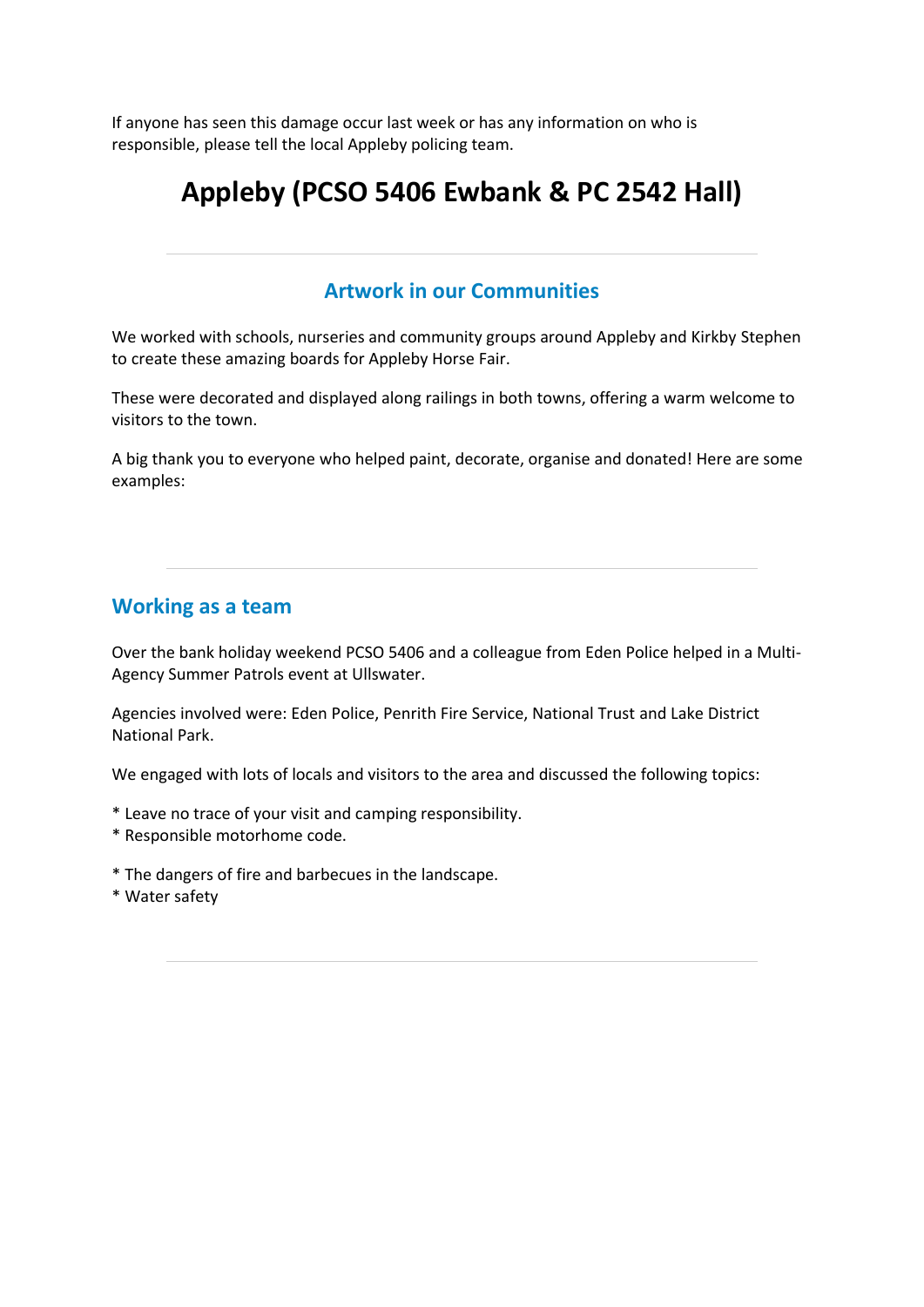

# **No Place For criminal behaviour**

Criminal behaviour is completely unacceptable and very disappointing.

Yet again, more damage has occurred to the Riverside Shelters in Appleby.

If anyone has seen this damage occur last week or has any information on who is responsible, please tell the local Appleby policing team.

# **Drop-in sessions re-started**

PCSO 5406 will be at Appleby Tourist Information Centre every second Wednesday of each month, between 10am and 12pm if anyone has any concerns or issues to discuss.

The officer will also be back attending coffee mornings in the town and estates. Please come and say hello!

We will also be a visible presence during school opening and closing times. It is great to welcome all the children back to school.

When the schools are settled in to the new term, we will be visiting the schools to discuss any relevant topics, such as road safety.

# **Appleby Rural (PCSO 5206 and PC 2542 Hall)**

#### **Incidents under investigation**

Between 8pm on August 16 and 8am the following day, more than 40 round bales have been slashed at two different locations a mile apart.

This was in the area of Bolton and Crackenthorpe.

There was also damage caused to a gate, which had been opened.

This is not believed to be linked with Appleby Fair.

If you have seen anything suspicious or have any information, please contact police via 101, referring to incident number 96 of August 17.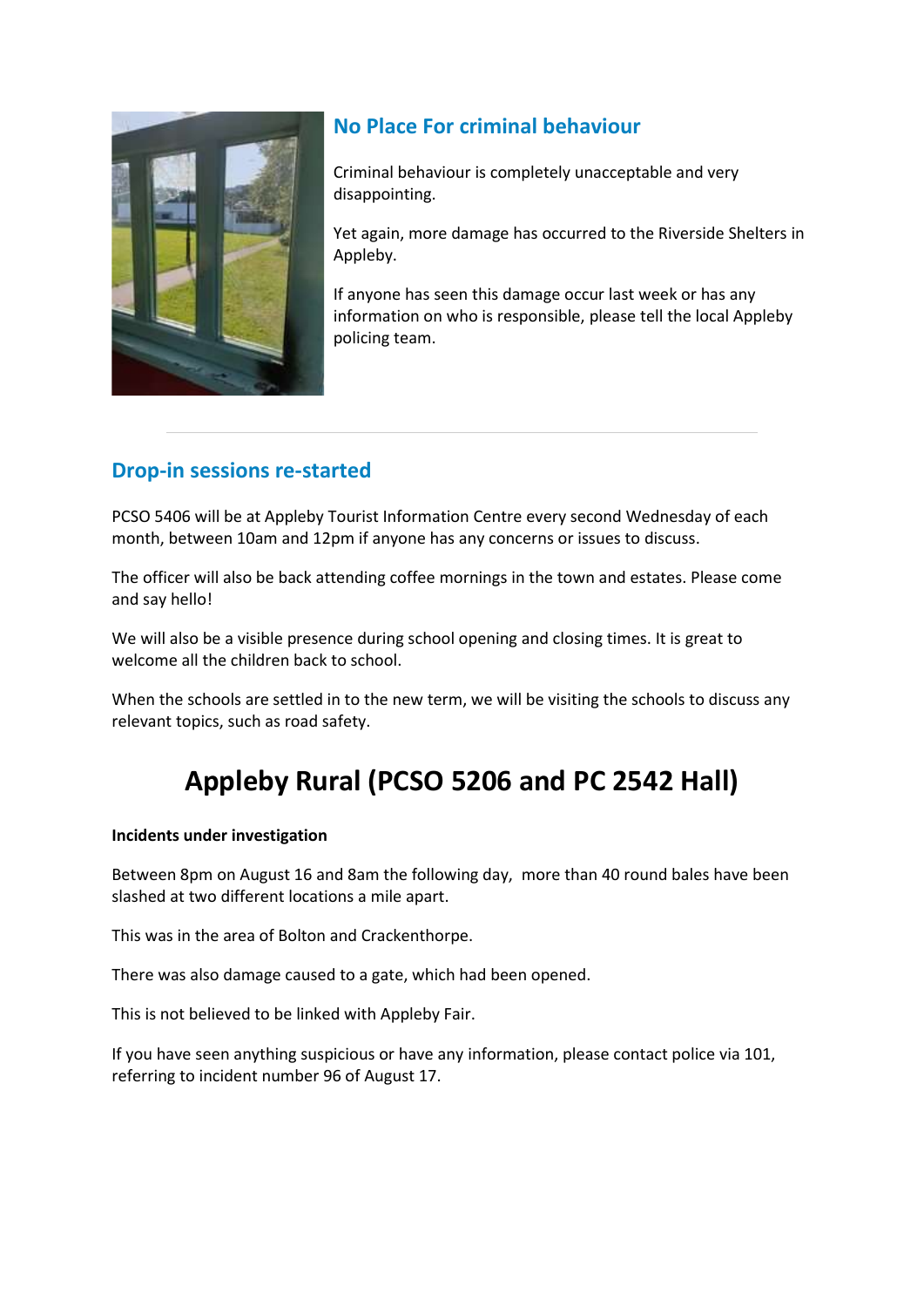PCSO Sally Ewbank - September 2021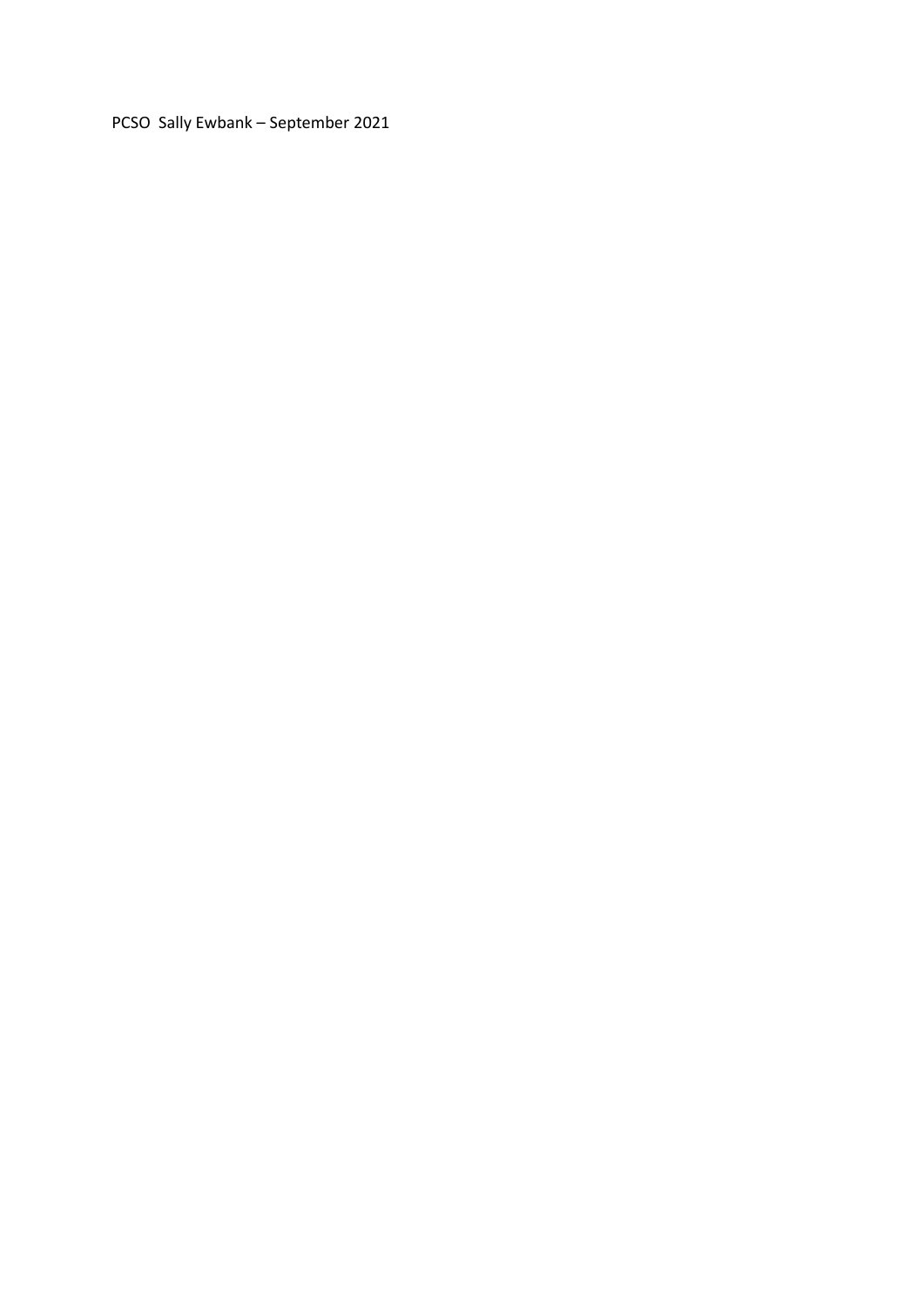#### **CCC Report 22 September 2021 Cllr A Connell**

#### **Public Health**

In the most recent report of 20 September, the Director of Public Health states that incidences of Covid-19 in Cumbria peaked at 450 per 100,000 a fortnight ago, since when they have stabilised or fallen. Cases are highest in secondary and primary schools, presenting 'significant challenges'. The Director reports that his team is working closely with schools before they reach the threshold for intervention, but would like government authority to do more.

#### **Highways**

The A66 Northern Trans-Pennine Project consultation was officially launched on 24 September. Documents are accessible online at highwaysengland.co.uk/A66-NTP. Information can also be obtained at drop-in sessions held at Appleby Hub on 9 October (1500-2000), 10 October (1000-1600) and 11 October (0800-1400). The objective is for work on the A66 to be started and finished by the end of the present decade.

#### **Local Government Reform**

A team of officers from the present County and District councils, headed by Cumbria's CEO, is working on the complexities of transition from one county authority and six districts to two unitary authorities, scheduled for 2023. Meanwhile the Leader of Cumbria is likely to continue with an application for judicial review. At an emergency Council meeting on 25 August, a motion was passed expressing disapproval of the application was, but under Cumbria's constitution the vote is not binding. A letter received on behalf of the Secretary of State unsurprisingly rejects the case made in the preliminary letter from the County. One of the reasons given was that the consultation showed that East-West split had public support. As far as the East is concerned, I know of no evidence to support this assertion.

#### **Post-Appleby Fair Meeting**

The regular meeting, hosted by the County Council, was held in the Public Hall on 2 September. The Police Gold Commander, the chair of the Multi-Agency Strategic Coordinating Group and the Director of Public Health presented reports; and they, other officers and councillors and a Gypsy Romani Traveller representative took questions. Several speakers expressed their dissatisfaction with aspects of the fair and raised points that the chair of MASCG assured the meeting would receive careful consideration. But it is not true that the fair brings additional charges on 'local' council taxpayers: Police, County Council and District Council charges are uniform across Cumbria and Eden respectively. Nor is it true that the public are, or can be, denied access to any public space for the duration of Appleby Fair, other than by any emergency Police restrictions or temporary Traffic Restriction Orders closing certain roads to vehicular and/or horse traffic. Any pedestrians wishing to walk along the Sands or the 'Flashing Lane' or through Fair Hill were free to do so.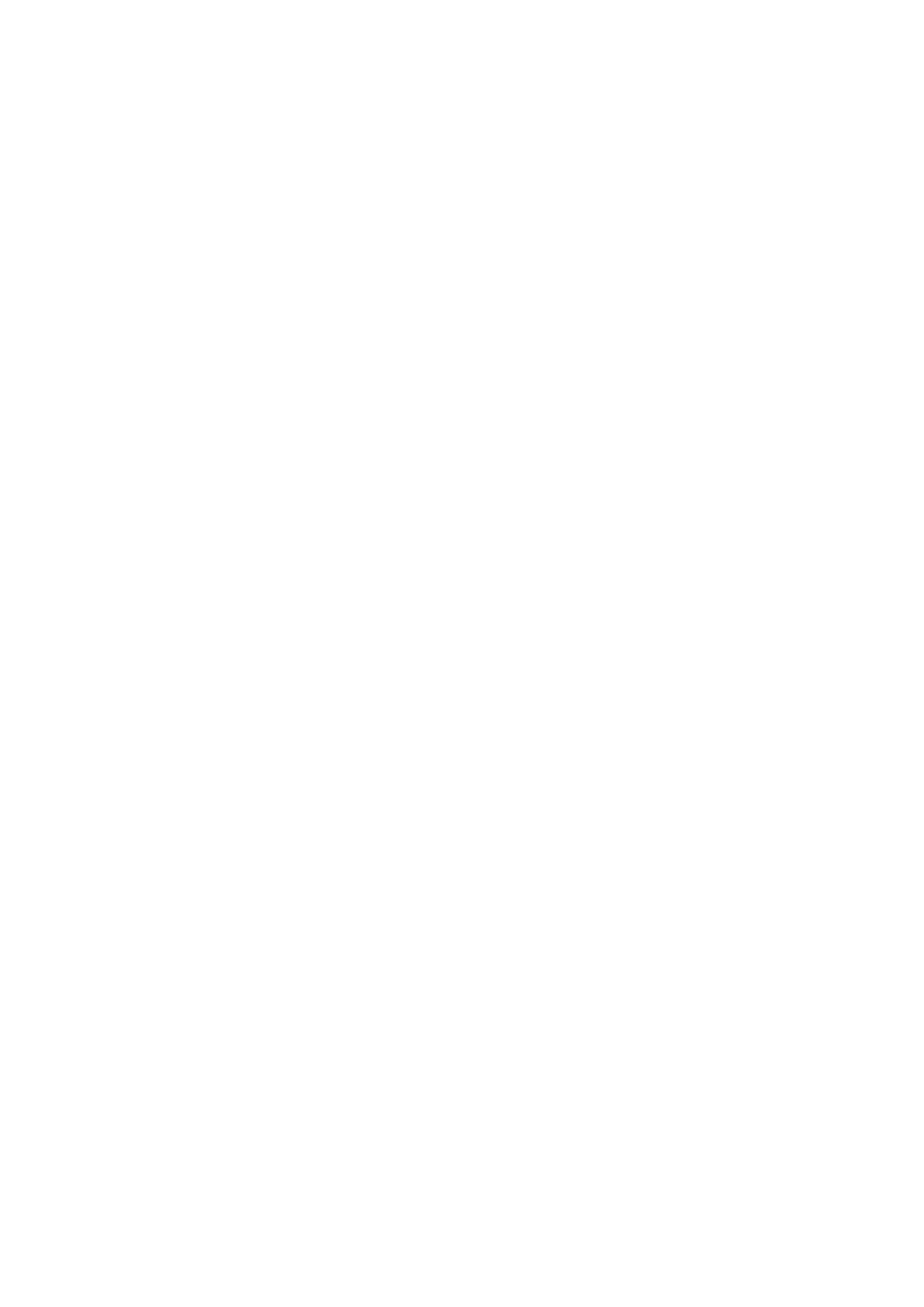# Eden District Council Report for Appleby Town Council September 22<sup>nd</sup> 2021 Councillor Karen Greenwood

#### **Mr Maurice Bailey's Estate**

Some of Mr Baileys properties have been taken into receivership recently, and some tenants of Mr Bailey have had a letter from the Receiver explaining the situation, that some properties were to be sold on 26th August, and some on the 30th September. Because different properties have been taken on by different receivers, this experience has not been the same for all tenants, and has caused some worry and anxiety amongst some tenants.

Eden District Council Housing Team have been in touch with some tenants to ascertain their needs, and give help and advice and support as appropriate. The Private Rented Accommodation Officer, Ewan Cannon, has been working with Landlords locally in the Appleby area to identify potential properties which may be available if required. Ewan is in regular contact with the Housing Option Team and liaises with them to support those at risk of homelessness as well as those in Temporary Accommodation.

The properties can be sold with sitting tenants, it is then up to the new owner/landlord to decide what they want to do with the property and serve notice if they want to. They may wish to continue to rent to the existing tenants. Officers are trying to establish how many tenants may be affected, this is likely to take a while due to the number of stakeholders involved.

In the meantime, if any tenants contact you please direct them to the Housing Options Team - Tel: 01768 861499

#### **Local Government Reorganisation**

Last week a key milestone in the LGR transition planning work was achieved - as the first formal meeting of the new Cumbria LGR Programme Board was held on Tuesday 14 September.

Attended by all the CEO's – this meeting signifies the start of our programme and on the agenda was key items for discussion including:

- The final phase of work to agree the various workstreams and their named sponsors and projects leads
- A discussion on programme development and future resourcing
- An update on early work now underway to gather a strong foundation of data and intelligence to help inform future decisions, and
- Sign off for a strategic communications and engagement plan on LGR to help ensure effective two way communication with all key stakeholders during the transition phase

Other topics on the agenda included a discussion around developing and agreeing a clear set of Design Principles.

The transition programme has now been grouped into three key overarching 'service based' themes – People, Place and Enabling Services and work is also now underway to develop a clear timeline for the next 19 months, based around four key phases for the project – these are

Phase one – Mobilisation - laying the foundation to include data gathering/getting everyone to a place of common understanding and awareness/establishing governance/drafting the SCO.

Phase two – Design - finalising and agreeing the SCO/planning for elections/employee engagement.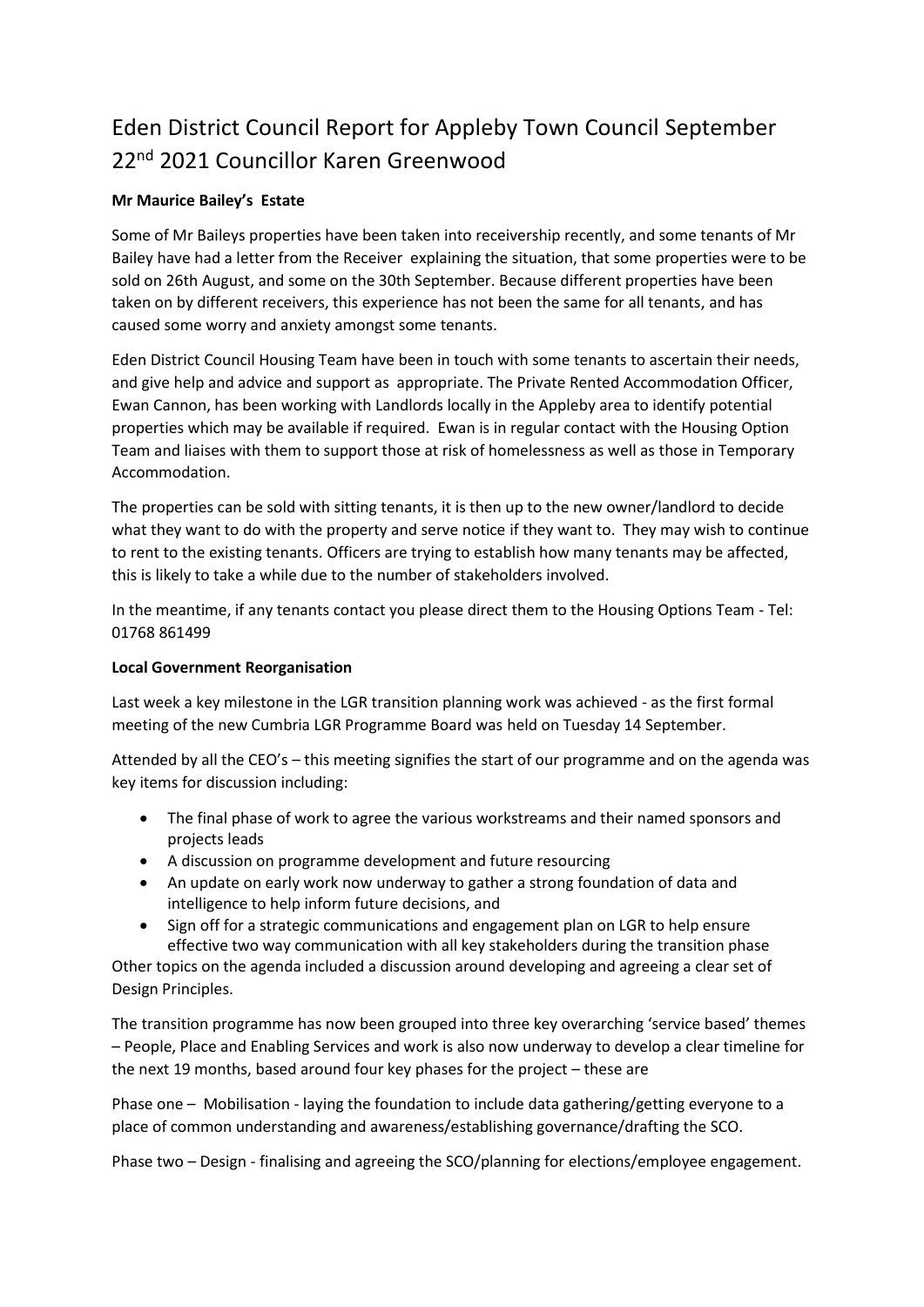Phase three – Implementation – putting in place the new Shadow Authorities/shaping service transition/countdown to vesting day.

Phase four – Stabilisation and closure – including Moving in/Vesting Day.

It was a very productive meeting supported by all the councils with a clear focus on building the two 'new houses' we will live in and delivering these two brand new councils successfully by April 2023.

There is still a significant amount of work to be done in the mobilisation phase – including drafting the Structural Change Order – which is what will go to parliament to agree the final transition governance arrangements.

The County Council also updated the board that it had now received a letter from the Secretary of State – this letter is in response to a pre-action protocol letter that the County Council sent Government in August which set out Cumbria County Council's concerns regarding the basis of the Secretary of State's decision.

The County Council is now carefully considering their response, before deciding on its next steps in relation to any potential future legal action.

We appreciate that there is continued anxiety about the future but please be reassured that although we are still in the early stages of the process, we remain committed to working together to drive forward positive change for the people and communities of Cumbria.

#### **The Heritage Centre, Appleby**

Recently the person who was interested in purchasing the whole site has withdrawn his interest. The plan is to get the electric remedial work done so the buildings are safe, and then to look to sub meter the units so they can attract individual tenants.

It is anticipated that the contractor who will be engaged for the electrical work will start mid-October.

#### **The Post and Chains Bollards**

I had a meeting with the Assistant Director of Delivery to discuss the situation with the bollards.

We discussed the urgency of the situation and she understands the importance of the bollards to the Town. The problem is one of budgeting, and historically there has never been a budget for the bollards. The problem has been exacerbated since January with the departure of Officers, and Staff turnover.

There is a contractor who has bid for the work, and it is hoped that the work can commence before winter.

#### **Appleby Horse Fair 2021**

Cllr Phil Dew and I, as elected representatives, met with two representatives of the Appleby Community for a People's New Fair Facebook group, to discuss their concerns after Horse Fair. They have sent us a list of questions, which is a considerable piece of work. This is ongoing.

There will be an evaluation report published in due course by the MASCG on [www.applebyfair.org](http://www.applebyfair.org/) If anybody wishes to email me with their comments it is [Karen.Greenwood@eden.gov.uk](mailto:Karen.Greenwood@eden.gov.uk)

#### **End of Report.**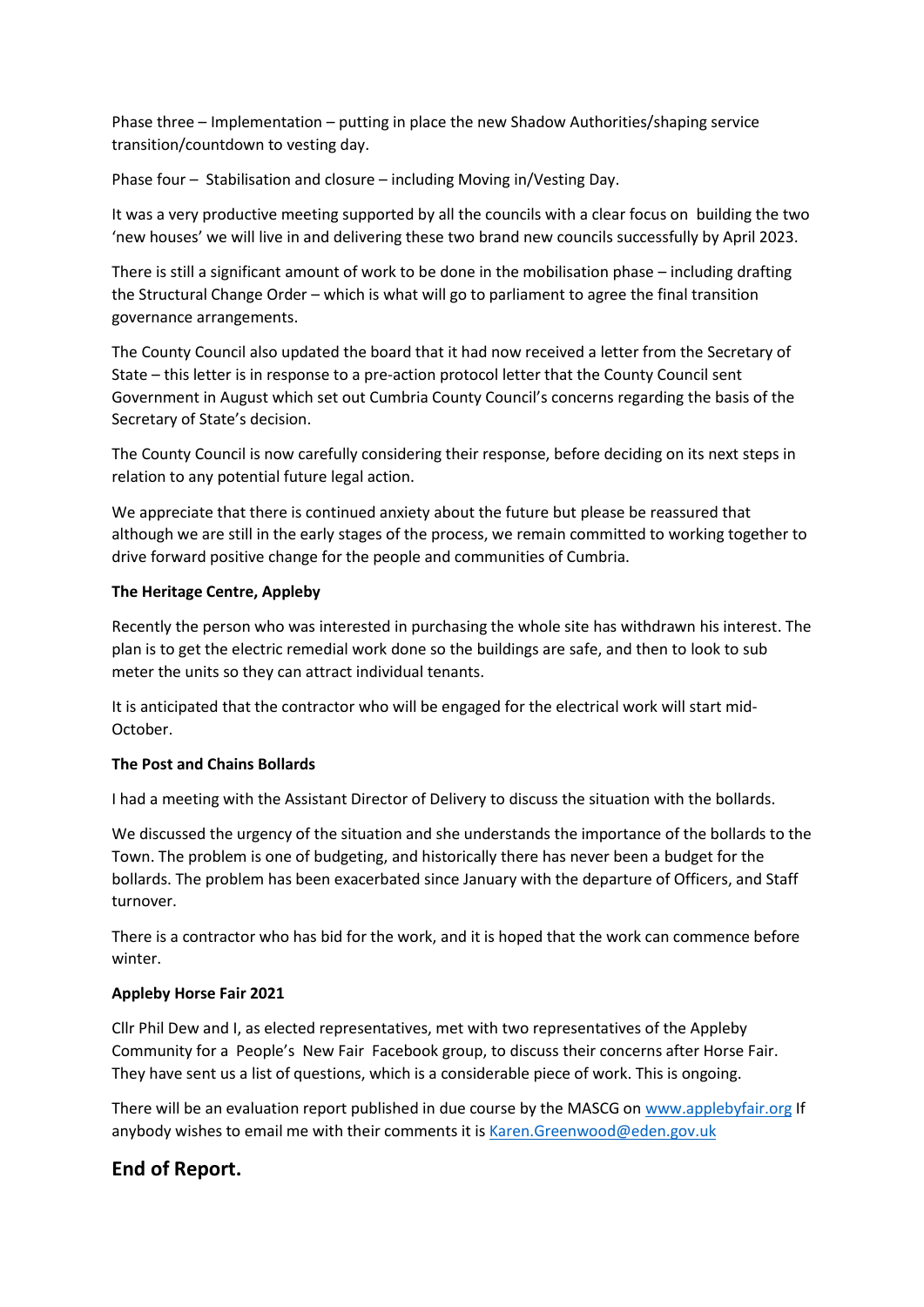# **Mayor's Report – September 2021**

The last month has been busier than expected for a holiday season. I was delighted to be present at the opening of Angelo's on Bridge Street. Good luck to James and his team.

It was a privilege to be at the Castle Keep opening and a thank you to Sally Nightingale for the open day for residents. Thanks too to the Town Band for playing on the day. Great to see them back in action.

I was unable to go to the Westmorland Show so huge thanks to Mayoress Rebecca Page for going and being a super ambassador for the town and council. Rebecca joined me for inauguration of Kendal's new mayor, Doug Rathbone, at Kendal Town Hall. It was a splendid opportunity to meet other mayors and start informal conversations about the new Cumbrian authority.

I waved the flag to start 45 classic cars at the fantastic Rotary Car Rally up at the Golf Club. Thanks as always for Rotary do for our town. Later the same day I was interviewed by the BBC Look North following the Environment Agency's Consultation session about the proposed Broad Close pumping station where we have progress but still a number of issues to resolve.

Pressing town topics such as Horse fair, Moot Hall, and our precious posts and chains will be discussed intimately across the council agenda.

Continued Covid vigilance should still be high on our list of priorities as we head into autumn. Stay safe.

Cllr Gareth Hayes 20th September 2021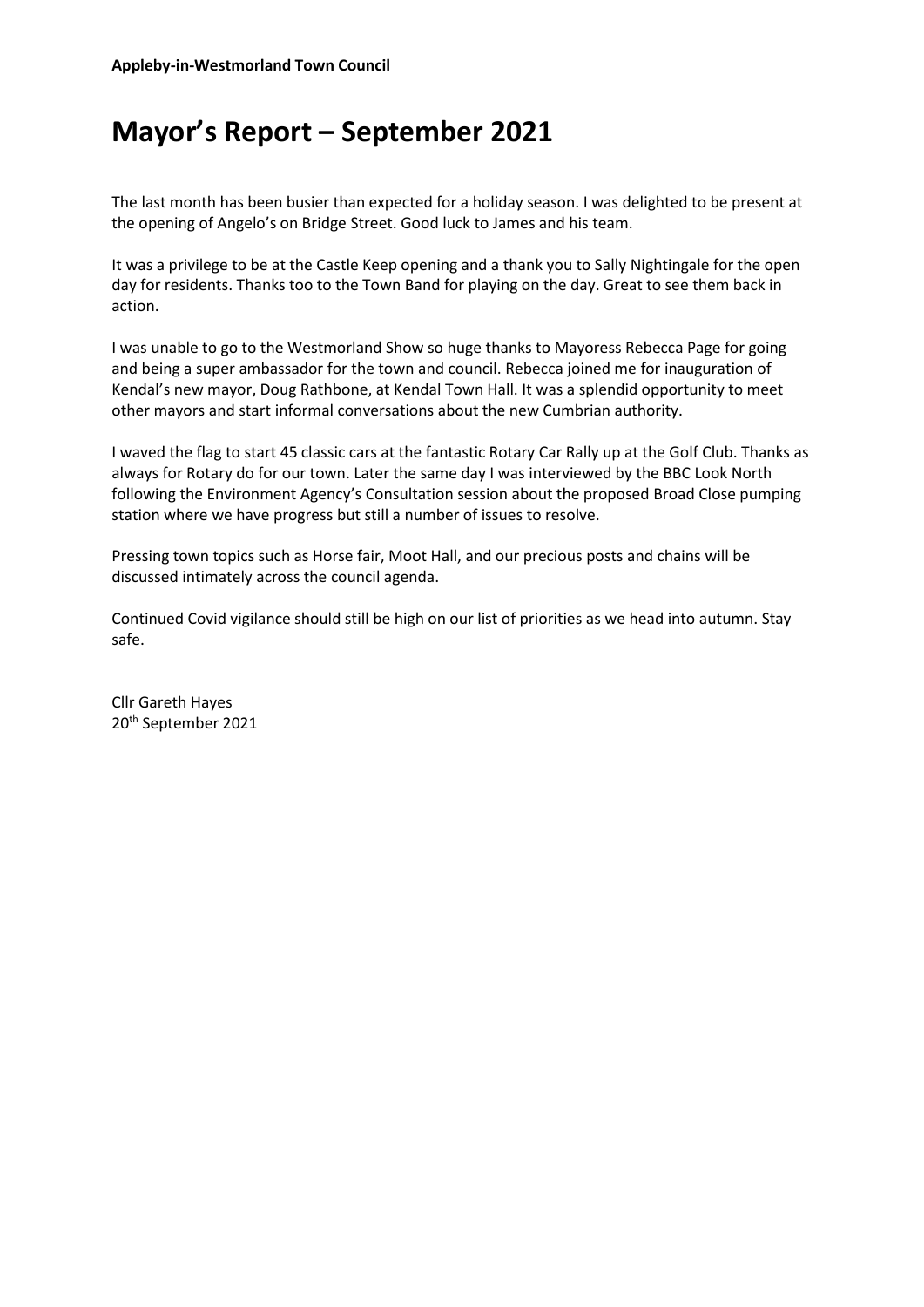# **APPLEBY-IN-WESTMORLAND TOWN COUNCIL**

Karen Lowthrop Town Clerk Town Clerk Town Clerk's Office Telephone: 017683 51177 Moot Hall - Boroughgate Email: clerk@applebytown.org.uk Appleby-in-Westmorland Facebook: Appleby-in-Westmorland Cumbria Twitter: @ApplebyCouncil *www.applebytown.org.uk*



CA16 6YB

# Clerk's Report

### Council Meeting – Wednesday 22<sup>nd</sup> 2021

### **1. Correspondence**

- Broken seat at Doomgate reported to EDC
- New bin at Boroughgate Bus Stop will be installed by the end of September 21
- FOI: 3 FOI requests received post Fair; all have had a response from the Town Clerk
- Letter from a temporary resident seeking affordable housing CCC dealing with query
- Letter from Highways with A66 community engagement dates
- Email from EDC re Bollards
- Email from resident: Dear Karen,

May I suggest that the committees who assemble around The Fair prepare for a longer, as well as larger one next year? Many people are 'champing at the bit' to meet with their families and friends en mass as soon as possible, creating larger celebrations than before to incorporate birthdays Christmas, etc. How much more will the Gypsy Traveller community want to make up for lost time at The Fair! Please forward these concerns to the Town Council for consideration.

• Call from a resident with concerns of presence of hogweed on Drawbriggs. CCC informed.

PKF email confirming completion of Annual Audit review

• CCC Corporate Reorganisation message [Corporate Message -](https://content.govdelivery.com/accounts/UKCCC_INTERNAL/bulletins/2f17e6e) Local [Government Reorganisation \(LGR\) Update \(govdelivery.com\)](https://content.govdelivery.com/accounts/UKCCC_INTERNAL/bulletins/2f17e6e)

• Email from resident re trees in the river - actioned

### **2. Dates to Note**

**Committee Meetings: Monday 11<sup>th</sup> October 2021 6.45pm Public Hall** 

**Council Meeting: Wednesday 20<sup>th</sup> October 2021 Public Hall** 

Karen Lowthrop – Town Clerk – February 2021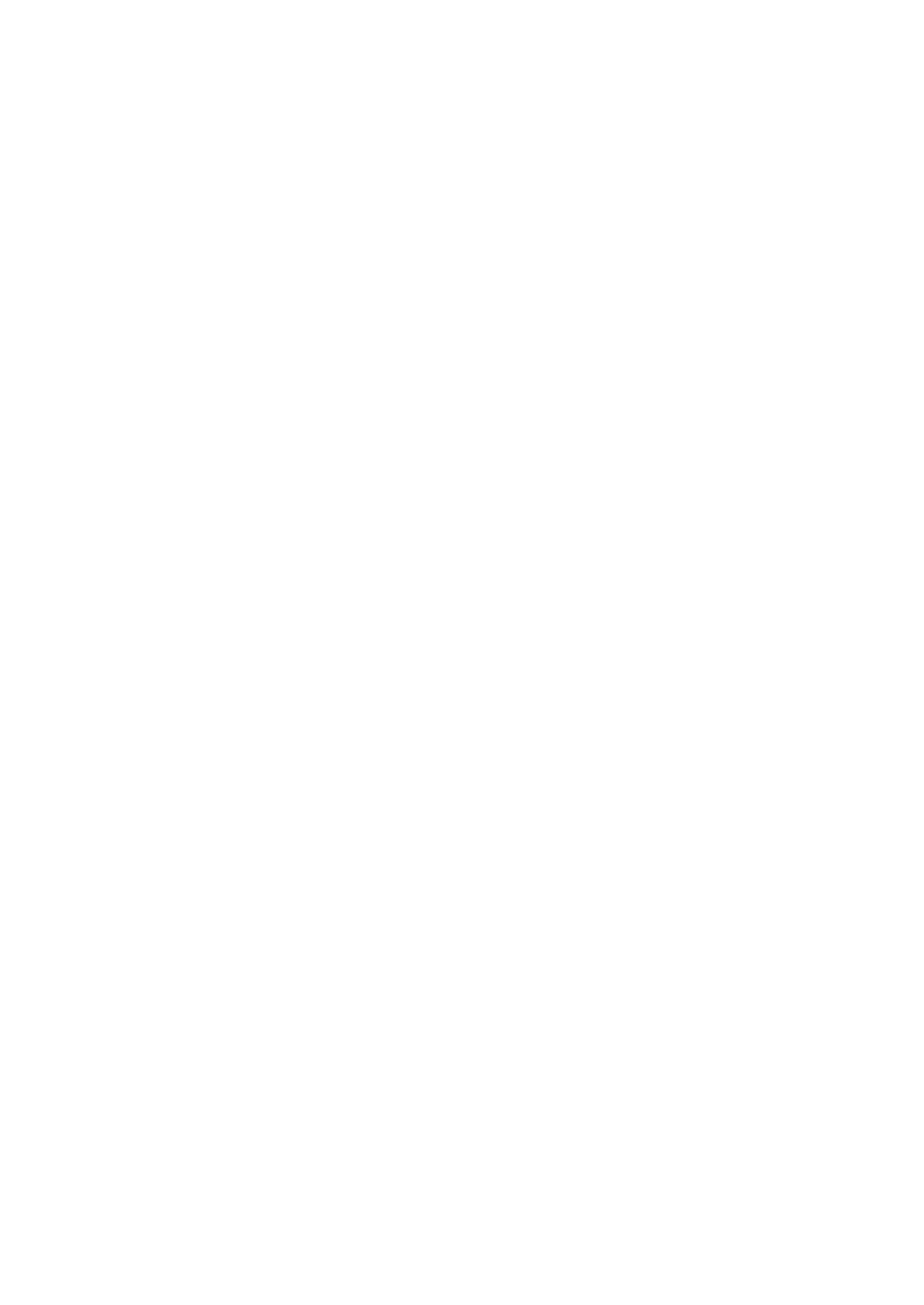

# **Appleby-in-Westmorland Town Council**

### **Schedule of Payments - August 2021**

#### **31st August 2021**

### **Barclays Current Account - Balance Brought Forward <b>E81,082.20**

| <b>Date</b>          | <b>Supplier/Customer</b>           | <b>Description</b>                         | Amount £ |
|----------------------|------------------------------------|--------------------------------------------|----------|
| 02/08/2021 BT        |                                    | Town Council mobile                        | 12.72    |
| 03/08/2021 NEST      |                                    | Staff pensions (July)                      | 188.85   |
|                      | 03/08/2021 Karen Babyan            | Window Wanderland postcards                | 276.00   |
| 04/08/2021 BT        |                                    | TIC Mobile and Upgrade                     | 20.62    |
|                      | 04/08/2021 Walkers Windows         | Market Arcade window cleaning              | 40.00    |
|                      | 04/08/2021 Urbaser Ltd             | Public Hall bins                           | 20.45    |
| 04/08/2021 Barclays  |                                    | <b>Bank Charges</b>                        | 37.48    |
| 09/08/2021 Npower    |                                    | Market Arcade Toilets electric             | 84.82    |
| 09/08/2021 Npower    |                                    | Moot Hall electric                         | 36.25    |
| 09/08/2021 Npower    |                                    | Public Hall electric                       | 16.97    |
| 09/08/2021 Npower    |                                    | Public Hall Lift electric                  | 11.51    |
|                      | 09/08/2021 Appleby Business Centre | Printing                                   | 120.00   |
| 10/08/2021 Heatons   |                                    | Public Hall cleaning                       | 76.43    |
| 10/08/2021 Amey      |                                    | Public Hall Bins                           | 30.67    |
|                      | 10/08/2021 Appleby Business Centre | Printing                                   | 4.20     |
|                      | 10/08/2021 Emma Simpson            | Stationery                                 | 15.05    |
|                      | 10/08/2021 Barclaycard             | <b>Transaction Charges</b>                 | 54.27    |
| 13/08/2021 Waterplus |                                    | Public Hall water                          | 110.62   |
|                      | 13/08/2021 Andy Connell            | Memorial brass plaque                      | 54.00    |
| 16/08/2021 Sage      |                                    | Monthly subscription charge                | 62.40    |
|                      | 18/08/2021 Eden District Council   | Moot Hall rates                            | 394.00   |
|                      | 18/08/2021 Eden District Council   | Public Hall rates                          | 66.00    |
|                      | 19/08/2021 Sue Gilbertson          | Finance services                           | 500.00   |
| 19/08/2021 Logic     |                                    | Moot Hall boiler                           | 90.00    |
|                      | 19/08/2021 Emma Simpson            | Garment bags for Councillor robes          | 56.32    |
| 20/08/2021 NPower    |                                    | Unknown (requested reversal with Barclays) | 4562.82  |
|                      | 23/08/2021 Emma Simpson            | Noticeboard                                | 18.99    |
|                      | 23/08/2021 Gareth Hayes            | Fuel claim                                 | 11.70    |
| 24/08/2021 BT        |                                    | Telephone and broadband                    | 325.62   |
|                      | 25/08/2021 Opus Energy             | Blue Poppy electric                        | 23.96    |
|                      | 26/08/2021 Staff Salaries          | <b>August Salaries</b>                     | 6029.87  |
| 26/08/2021 HMRC      |                                    | August NI/PAYE                             | 1323.45  |
| 26/08/2021 Chubb     |                                    | Alarm system                               | 54.78    |
| 31/08/2021 Nest      |                                    | Staff pensions                             | 218.05   |
| 31/08/2021 Corona    |                                    | Public Hall gas                            | 307.77   |
| 31/08/2021 Corona    |                                    | Moot Hall gas                              | 199.36   |
| 31/08/2021 Urbaser   |                                    | Market Arcade Toilet Cleaning (July)       | 850.00   |
| 31/08/2021 Urbaser   |                                    | Public Hall bins                           | 40.90    |